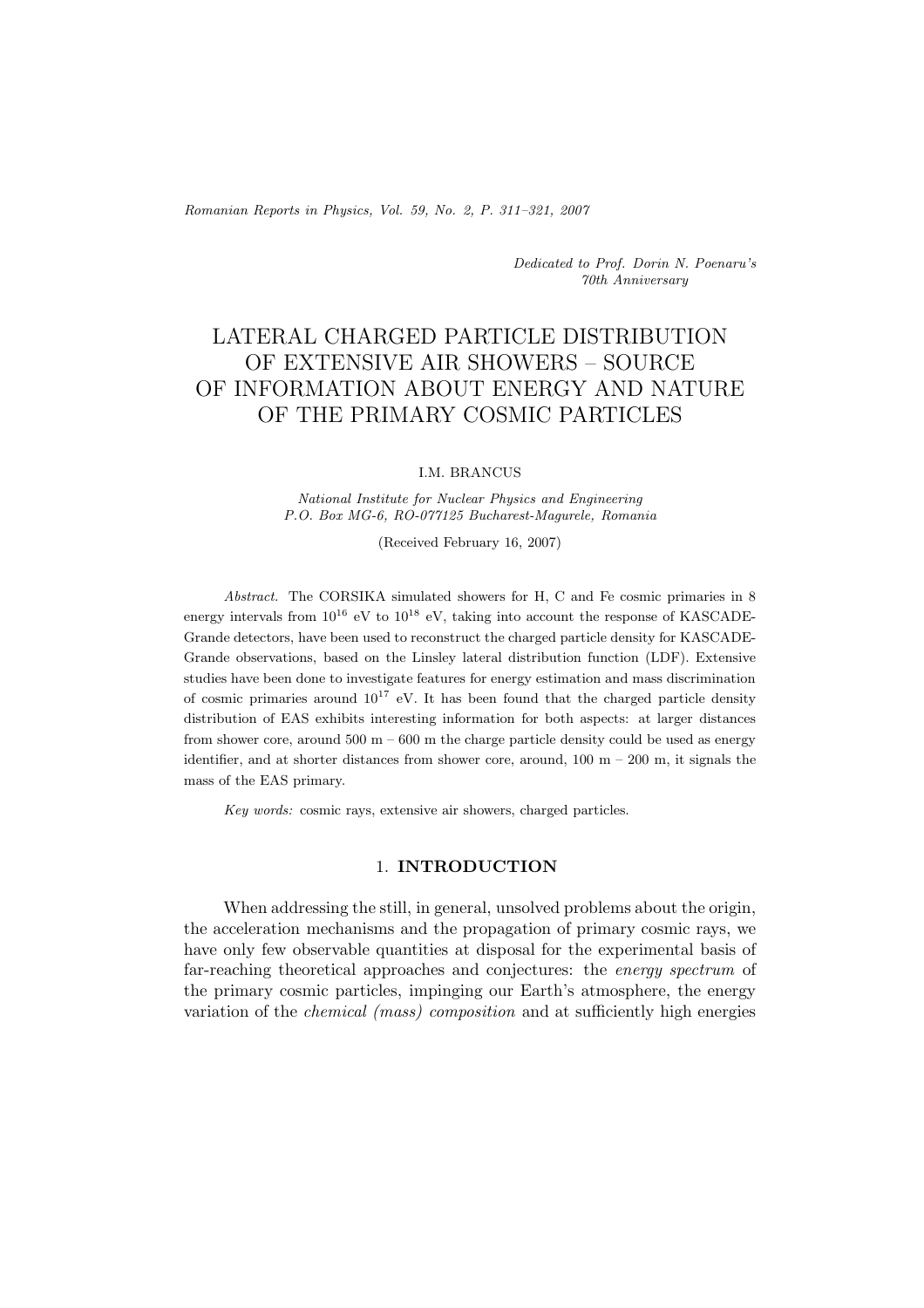– where the influence of galactic and intergalactic fields have less influence on the paths of the charged particles – the *arrival time directions* of the primaries.

Due to the steeply falling primary energy spectrum, above  $10^{14} - 10^{15}$  eV these quantities elude from the *direct* observation by balloon or satellite borne experiments, since not yet accessible large exposure times and sensitive areas of the detectors would be needed. Fortunately there develops a phenomenon called Extended Air Shower (EAS) by the cascading interactions of the primary cosmic particle with the nuclei of the Earth's atmosphere, effectively multiplying the single particle of high energy from the outer space into a large number of charged particles (electrons and muons) of detectable energies, which arrive at the ground, distributed over a larger area around the original direction of the primary particle (shower axis). This lateral distribution carries some information about the energy and the mass of the primary particles.

This paper compiles some results [1–8] of studies of that information performed in context of the KASCADE-Grande experiment [9] for EAS observations in the energy range of  $10^{16} - 10^{18}$ eV.

The cosmic ray experiment KASCADE-Grande, set up in Forschungszentrum Karlsruhe, Germany as a multi-detector installation, investigates the electromagnetic and the muonic EAS components for each observed shower event by an array of scintillation detectors. The present results are based on simulations, using the Monte Carlo simulation program CORSIKA [10] which does not take into account the distortions by the apparatus for the experimental observations. Thus for a useful prediction of the lateral distributions and derived quantities, significant for an estimate of energy and mass, the detector response and the efficiency of the detection and reconstruction have been included, since the true density  $\rho_{ch}(r)$  (as simulated by CORSIKA) differs from the measured one  $S(r)$ .

The investigation of the energy estimate is largely inspired by the studies of Hillas [11] who has demonstrated that the charged particle density  $S^{500}$ , measured at  $r = 500$  m distance from the shower axis is a rather good estimator for the primary energy of about  $10^{17}$  eV. Here the fluctuation of the density are minimized and the value of the density proves to be mass-independent. The AGASA experiment [12, 13], covering a larger energy range, found the use of  $S^{600}$  preferable.

In our studies we found that the region around  $100 - 200$  m distance from the shower axis is sensitive to the mass of the primary particle, so that mass identifiers like  $S^{100}$  or  $S^{200}$  combined with the muon information about EAS could be established and demonstrated to be useful [6] for the analysis of real data.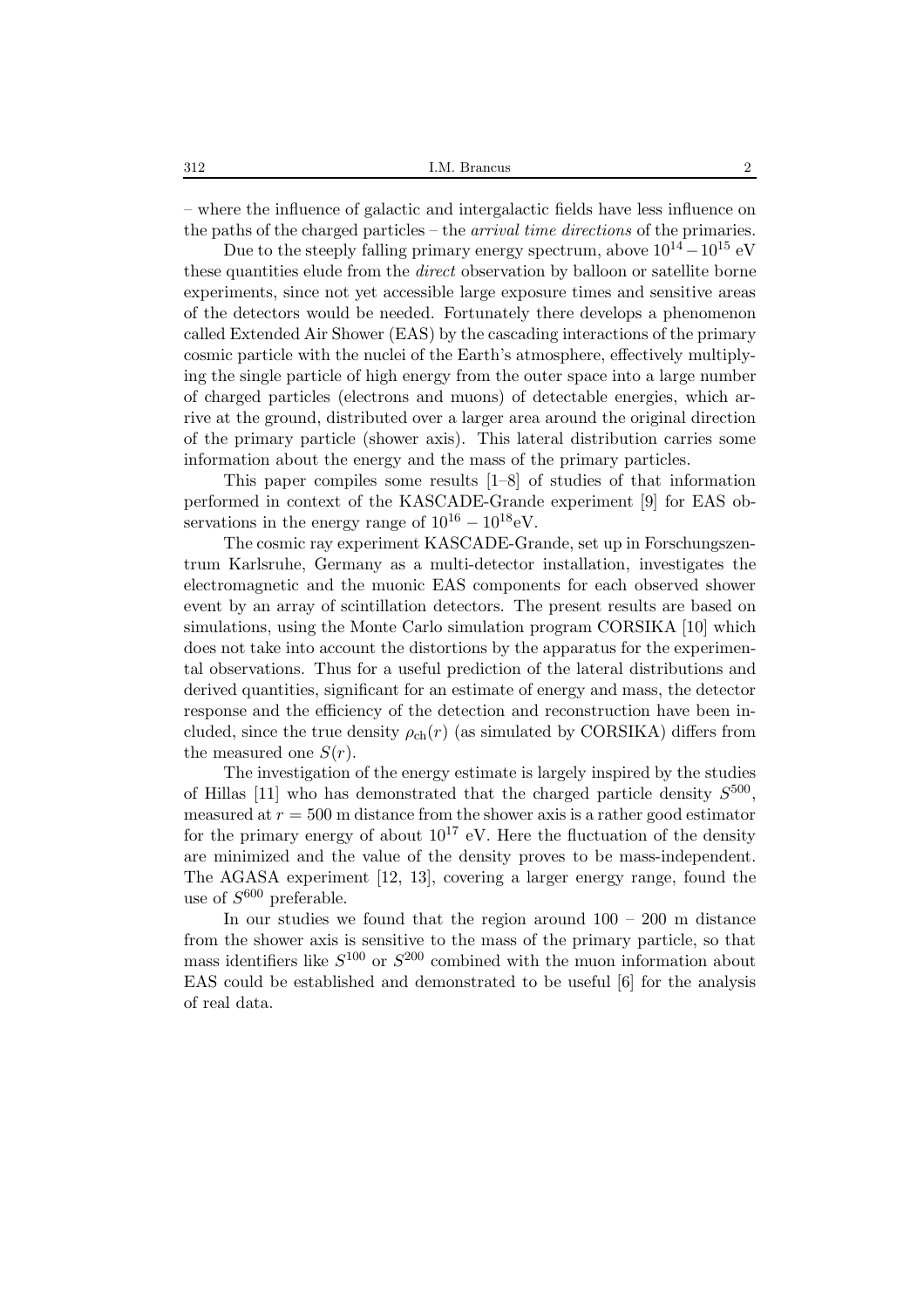# 2. **RADIAL DEPENDENCE OF THE CHARGED PARTICLE DENSITY**

The general concept of the studies, as reported, in particular in ref.5 and 6 is the following:

A sample of CORSIKA simulated EAS initiated by protons and iron nuclei at various energies has been hitting the KASCADE-Grande array. Using GEANT code [14], the energy deposit per charged particle (muons and electrons) has been evaluated as a function of the distance from the shower axis. From the simulated energy deposits the particle number has been again reconstructed as they would be experimental signal. From the reconstructed number of charged particles, found for each detector station of Grande array [9], the reconstructed charged particles density  $S(r)$  in the normal plane to the shower axis has been deduced. The original CORSIKA number of charged particles hitting each detector was also recorded for sake of comparison and controlling the reconstruction efficiency. The charged particle distributions, (either the sampled CORSIKA distributions  $\rho_{ch}(r)$  or the reconstructed distribution  $S(r)$ , have been adjusted to a Lateral Density Distribution Function (LDF) as proposed by Linsley [15]:

$$
\rho_{\rm ch}(r)
$$
 or  $S(r) = (N/R_0^2) C(\alpha, \eta) (R/R_0)^{-\alpha} (1 + r/R_0)^{-(\eta - \alpha)},$ 

where:  $C = \Gamma(\eta - \alpha)[2\pi\Gamma(2 - \alpha)\Gamma(\eta - 2)]^{-1}$  and  $\rho_{ch}(r)$  or  $S(r)$  – the particle density at a distance R from the shower core;  $N -$  the shower size (in our case  $N_{\text{ch}}$ , the total number of electrons and muons);  $R_0$  – Molière radius ( $R_0$  have been taken 92 m);  $r$  – radius (distance from the shower axis);  $\alpha$ ,  $\eta$  – two shape parameters.

The total number of charged particles and the shape parameters  $\alpha$  and  $\eta$  are determined by the fit. Both cases, the charged particle density  $\rho_{ch}(r)$ provided by CORSIKA without taking into account the detector response and the reconstructed charged particle density  $S(r)$  have been investigated. In course of our studies the Linsley LDF has been proven to be most adequate, though for reasonable determination of the density, say  $S^{500}$  are shorter, fitting ranges around  $r = 500$  should be used The Linsley LDF, resulting from a modification of the NKG function [16] remedies some problems with the NKG function at large distances.

It should be stressed that the present paper reports results from an analysis of event-by-event "data", considering *single* showers in terms of Linsley's LDF, with the aim to infer the fluctuations of  $S(r)$  and of the shape parameters  $\alpha$ ,*η*.

The analysis takes use of the programs SHOWREC [17] and the extended version STATSHW [18] which have been developed for such studies. Actually these programs are devised to be used in the same way for the analysis of real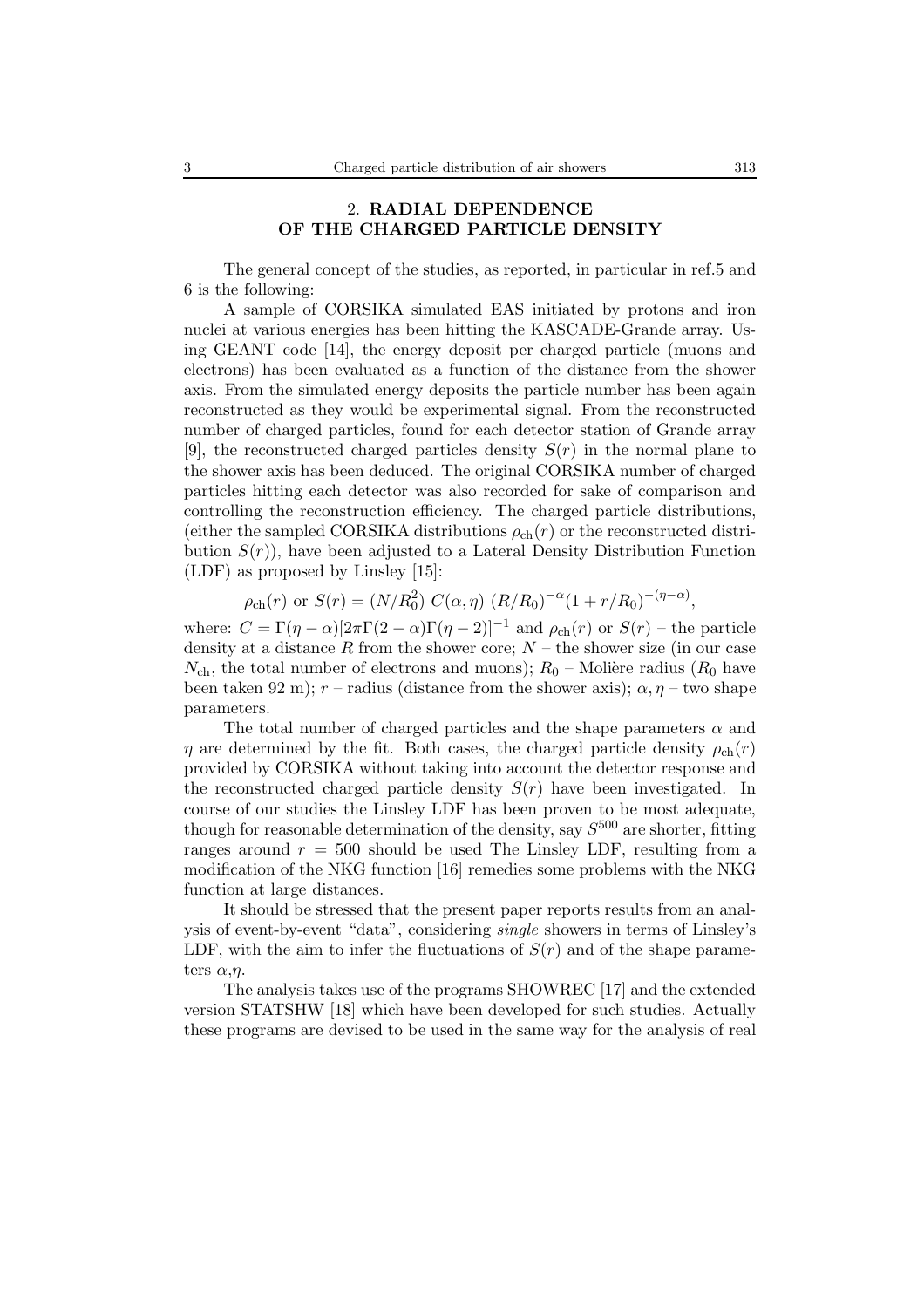data observed by the KASCADE-Grande experiment. The reconstruction of real data implies various cuts for an acceptable reconstruction of the data, e.g. a condition for the shape parameters  $\alpha$ , $\eta$ , which will select in an energy dependent way a sub-sample from the total sample of observed EAS. Therefore the distribution of quantities derived from the reconstructed shower sample is distorted and must be corrected by efficiency factors reflecting the survival of the applied cuts. This work, relevant for the analysis of real showers, is still in progress.



Fig. 1 – The energy variation of: a) lg  $N_{ch}^{400-600}$  for EAS initiated by H and Fe; b)  $\lg N_{\text{ch}}^{400-600}$  for EAS initiated by H and Fe.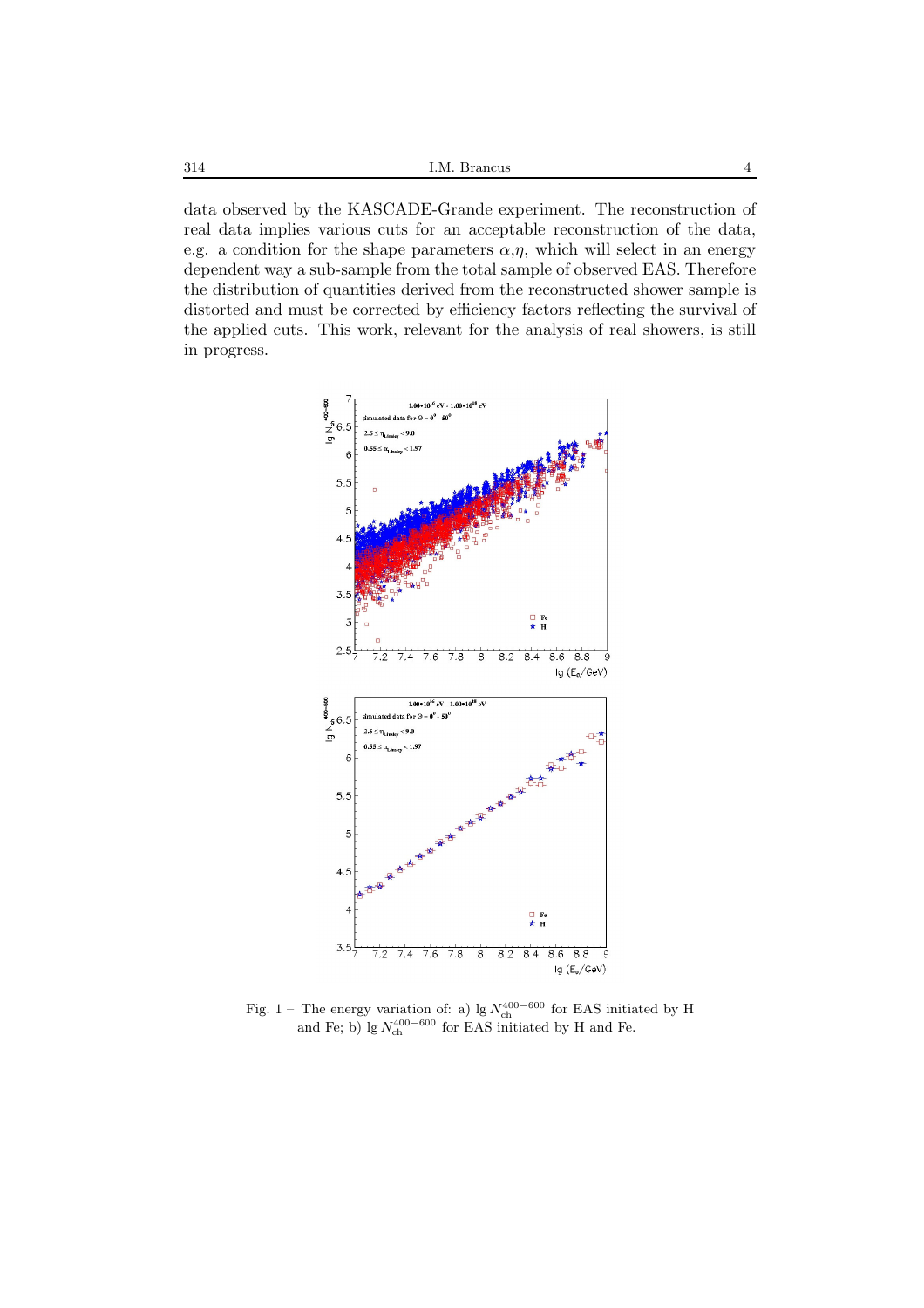#### 3. **ENERGY ESTIMATION**

In order to derive adequate observables from the lateral density distribution of charged EAS particles which may be used for an estimate of the primary energy, simulated files has been analyzed with STATSHW. A large set of showers produced by H, C and Fe primaries with the energies in 8 ranges from  $10^{16}$  eV to  $10^{18}$  eV have been simulated with CORSIKA version 6.023 [10] using the QGSJET model [19] for the hadronic interaction.

Our previous studies [4, 8] preferred for Grande experiment, instead of the value of a specific  $r$ , the charged particle density integrated in the range 400 – 600 m, N400*−*<sup>600</sup> ch .



Fig. 2 – Quantification of the energy calibration by a linear relation.

Figure 1a shows the energy variation of lg  $N_{ch}^{400-600}$  of all reconstructed showers initiated by H and Fe in the energy range  $(1.00 \cdot 10^{16} - 1.00 \cdot 10^{18})$  eV. Figure 1b shows the energy variation of the mean value of lg  $N_{ch}^{400-600}$ . We observe a larger spread for H initiated showers, but the profile indicates the independence from the mass.

Figure 2 displays a linear relation of the mean  $\lg N_{\text{ch}}^{400-600}$  with  $\lg E_0$ , resulting in the relations:

 $-$  for H :  $\langle \lg N_{\text{ch}}^{400-600} \rangle = -4.39 \pm 1.20 \lg E_0,$ 

 $-$  for Fe:  $\langle \lg N_{\text{ch}}^{400-600} \rangle = -4.16 \pm 1.18 \lg E_0.$ 

This quantifies the energy calibration and its independence from mass within the uncertainties, which are in fact considerable.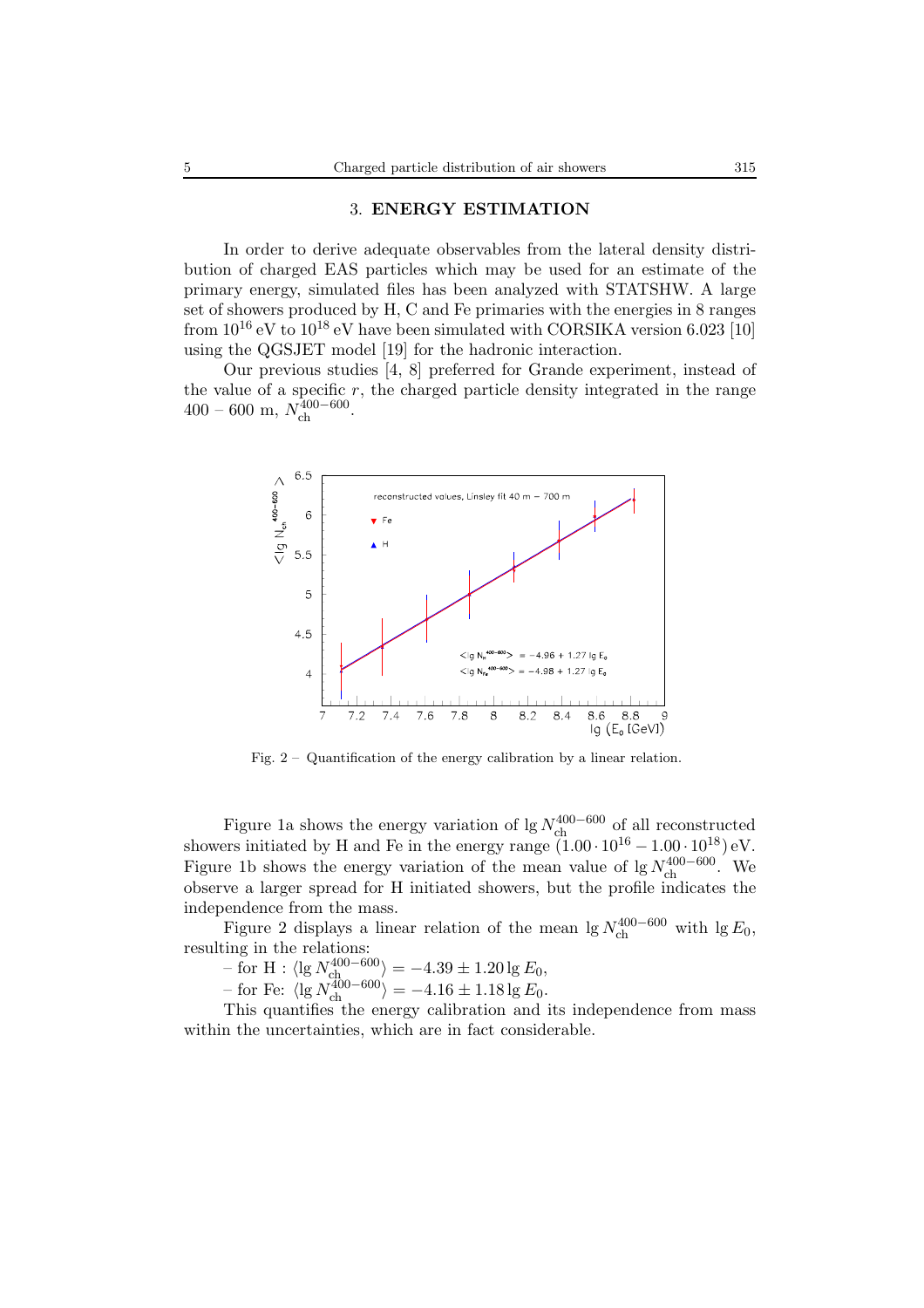

Fig. 3 – The mean radial lateral distribution for Fe and proton induced EAS for a particular  $\lg N_{\text{ch}}^{400-600}$  range, evaluated in a specific window of the shape parameters.

### 4. **MASS DISCRIMINATION**

Figure 3 displays the mean lateral charged particle density distributions for the simulated H and Fe showers in a certain  $\lg N_{\text{ch}}^{400-600}$  range, indicating: a differences between primaries of different at distances closer to the shower core (100 m – 200 m), while at 500 m – 600 m the they tend to be identical.

It should be noted that first comparisons of the simulations lateral distributions with those extracted from the KASCADE-Grande data show a promising agreement [8]. This work is in progress.

Our previous work [3, 4, 5, 6] has already indicated that the charged particle density  $S(r)$  at smaller radial range  $r = 100-200$  and correlated with the integrated muon density  $N_{\mu}^{40-700}$  (muon size) exhibits features for mass discrimination.

Figure 4 shows the distributions of lg  $N_{\rm ch}^{100-200}$  for the simulated for H and Fe showers for different bins of lg  $N_{ch}^{400-600}$ , corresponding to energy intervals used in a previous communication of KASCADE-Grande data [20]. With increasing  $\lg N_{ch}^{400-600}$ , corresponding to increasing EAS energies, we notice an increased discrimination between H and Fe showers The discriminative features appear more pronounced by the correlation of lg  $N_{ch}^{100-200}$  with the muon shower size. This is shown in Fig. 5 in a scatter plot of the event-by-event correlation for selected ranges of lg  $N_{ch}^{400-600}$  (corresponding to different incident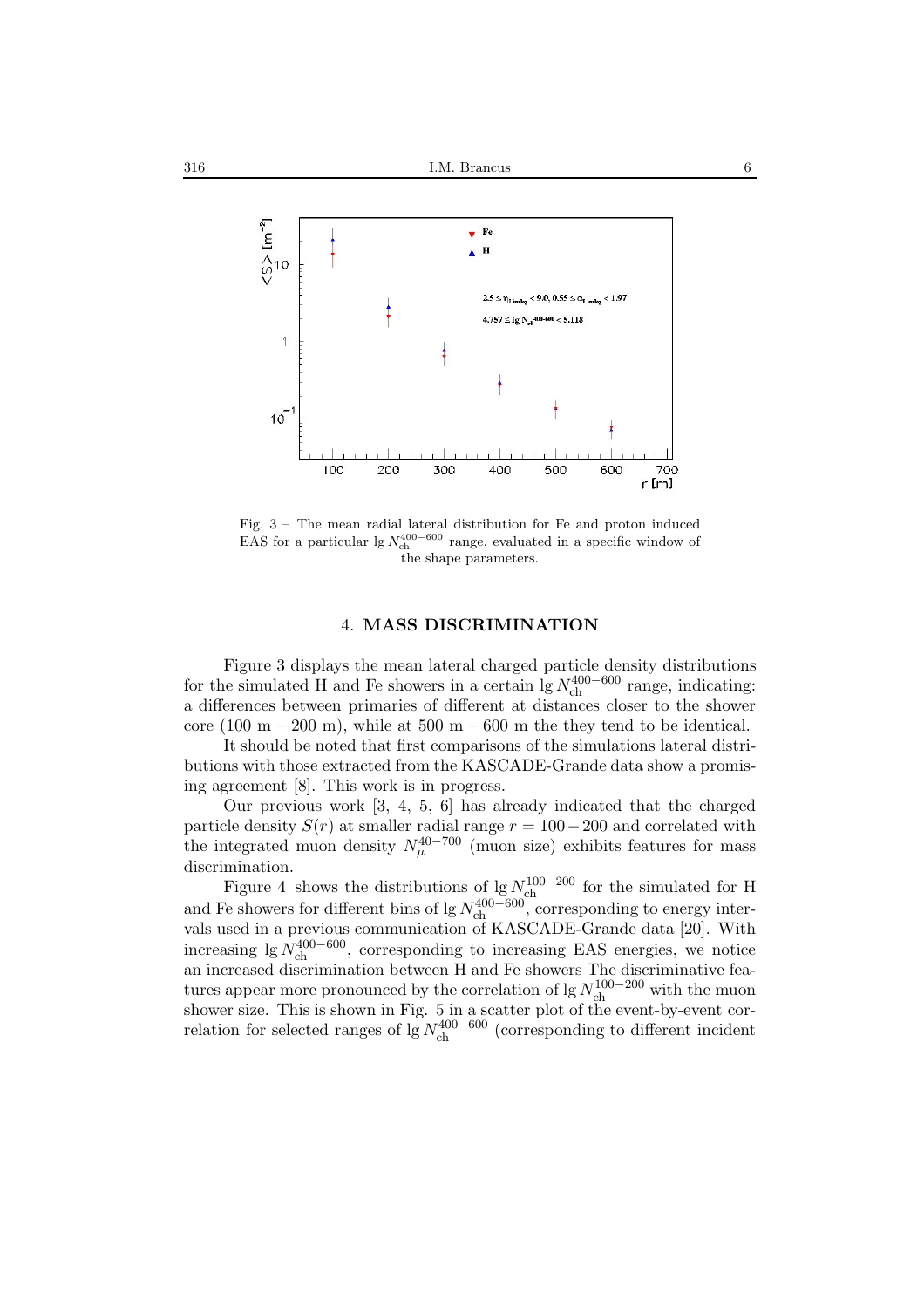

Fig. 4 – Distributions of lg  $N_{\text{ch}}^{100-200}$  for different lg  $N_{\text{ch}}^{400-600}$  bins.

energy ranges) exhibiting promising features for the discrimination of primary mass discrimination.

## 5. **NONPARAMETRIC STATISTICAL ANALYSIS**

For a quantification of the qualitative features evidenced by the plots given above, a multidimensional statistical analysis could be applied with a quantitative estimation of the discriminative power of different correlations between the EAS observables [21]. Such technique has been used for the present cases in our previous papers [4, 6], where based on ANI code [22] the discrimination of 3 classes of EAS primaries, H, C, and Fe has been represented by the degree of separation of multidimensional distributions. The procedure takes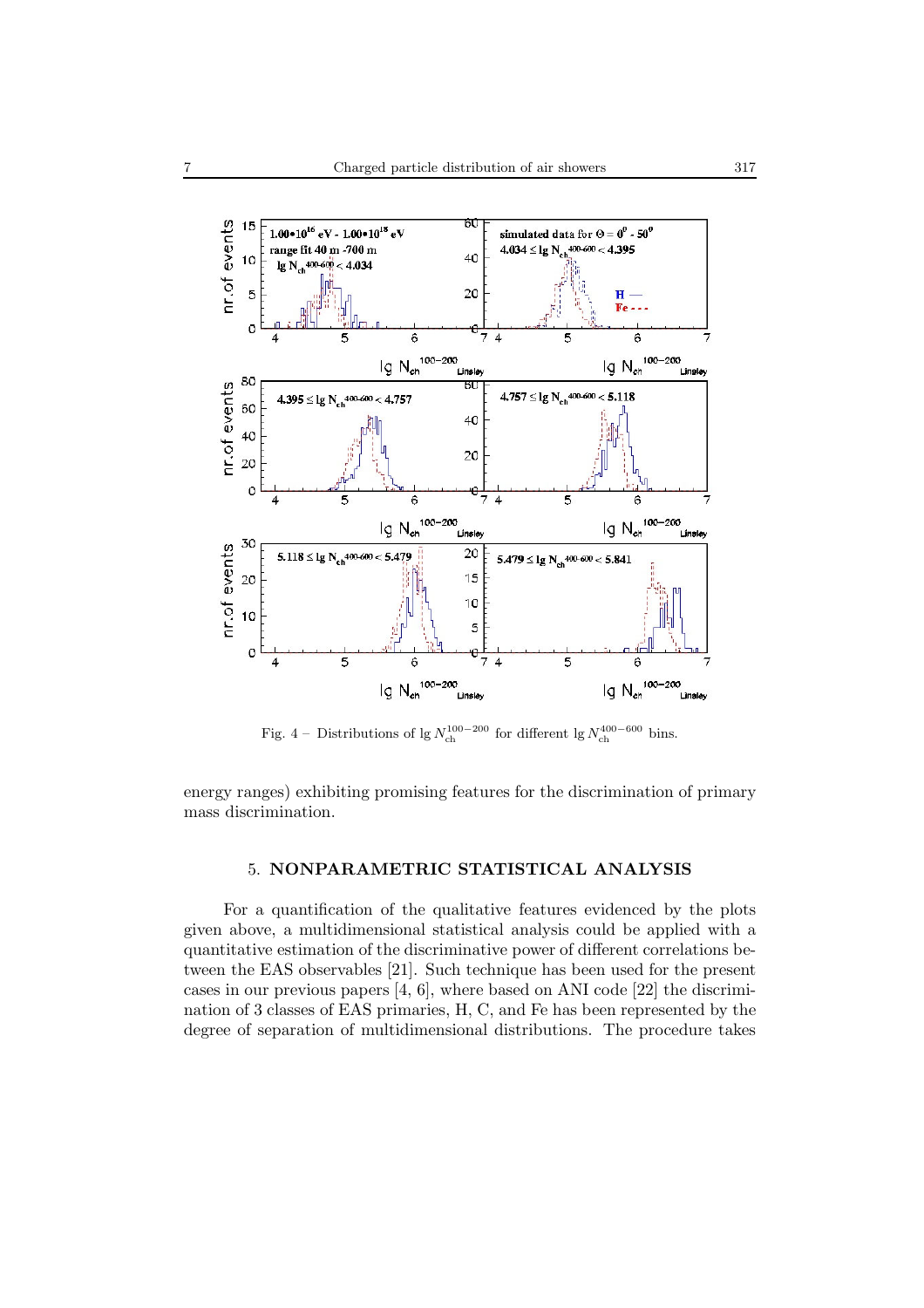

Fig. 5 – Correlation of lg  $N_{ch}^{100-200}$  with the muon shower size  $N_{\mu}^{40-700}$ .

into account the EAS fluctuations and specifies the uncertainties by estimating the true classification and misclassification probabilities. The classification is based on the Bayesian decision rules. Using such technique, the lateral distribution of the charged EAS particles represented by adequately defined observables, shows evidence for quantitatively expressed mass discrimination.

Figure 6a displays the results for the true-classification and miss- classification probabilities for sets of observables found relevant for the mass discrimination.

Figure 6b displays the results for the true-classification for each cosmic primary H, C and Fe for the energy range of interest for the KASCADE-Grande experiment. It indicates an improved classification with an increasing energy range and increasing primary mass.

### 6. **CONCLUDING REMARKS**

The reconstruction of the charged particle density distribution from quasiexperimental data has been performed in an event-by-event mode, by use of the Linsley LDF. The procedure adjusts the Linsley LDF in the radial ranges 40 − 700 m and controls the fiting procedure by restricting the shape parameters in a particular window  $0.55 < \alpha < 1.97$ ,  $2.5 < \eta < 9.0$ . It should be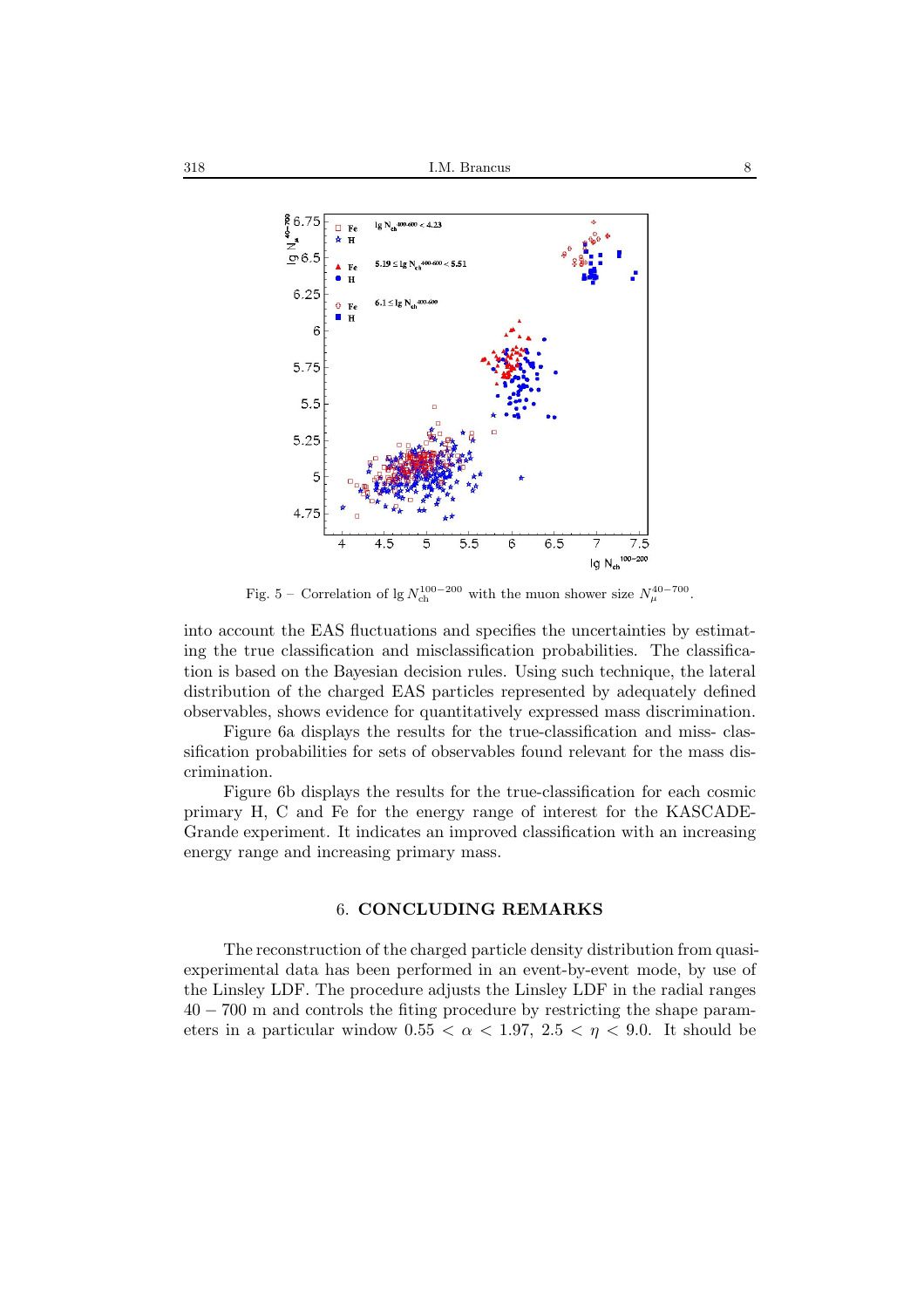

Fig.  $6 - a$ ) True-classification and miss-classification probabilities for sets of observables found relevant for the mass discrimination; b) trueclassification for each cosmic primary H, C and Fe for the energy range of interest for the KASCADE-Grande experiment.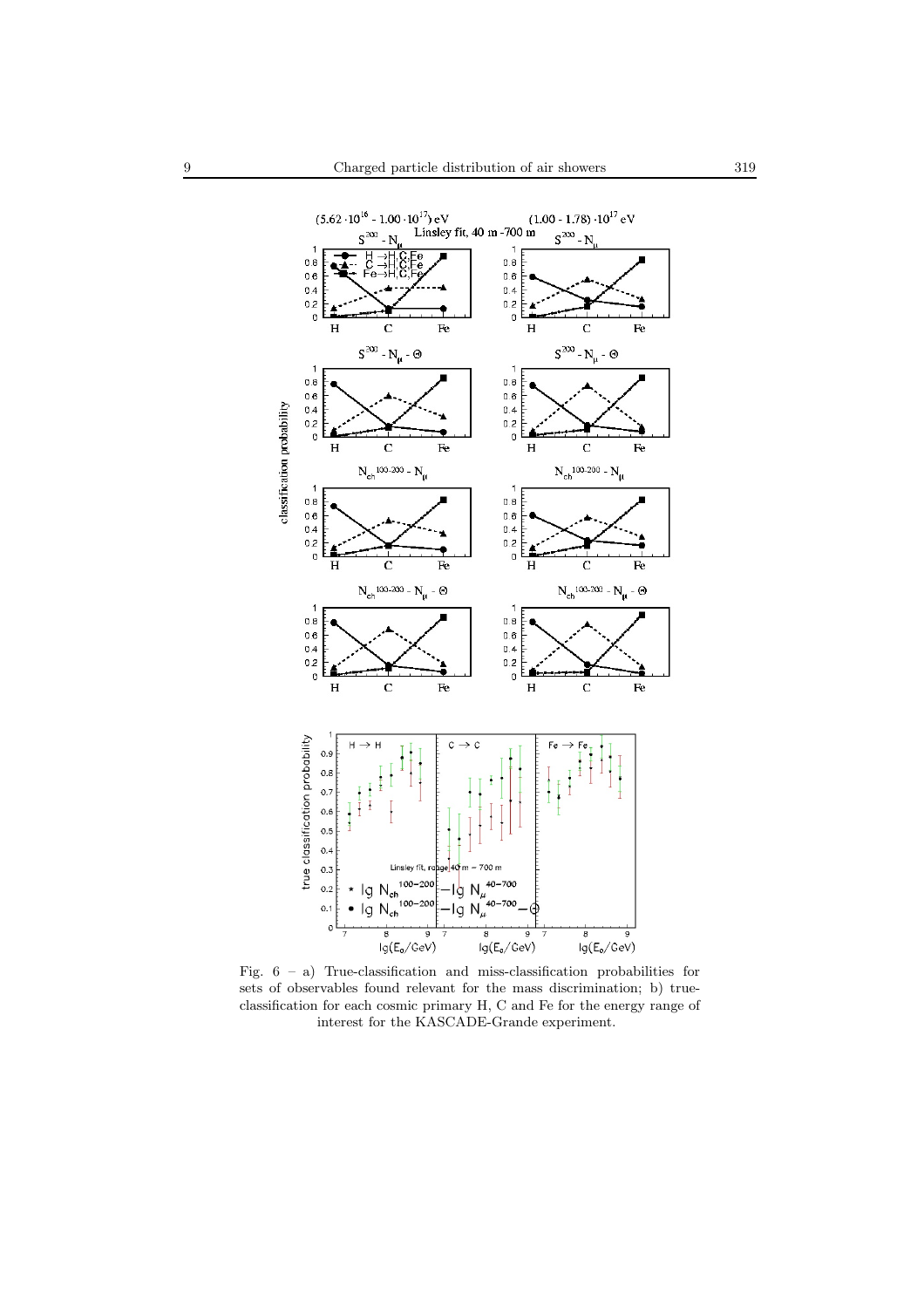noted that in a similar analysis the AGASA collaboration [23] did fit only the  $\eta$  parameter and kept  $\alpha \approx 1.2$  constant.

Summarizing it may be remarked:

a) The EAS charged particle density as reconstructed from quasi-experimental data is sensitive to the energy of the primary particle in the range of distances of  $500 \text{ m} - 600 \text{m}$ , with a relation nearly independent from the primary mass. Observables like  $S^{500}$ ,  $S^{600}$ , and lg  $N_{\text{ch}}^{400-600}$  can be defined as energy estimator for the primary energy,

b) The reconstructed charged particle density at smaller distances (100 m – 200 m) from the shower axis exhibits features for the mass discrimination. the correlations of observables lg  $N_{\mu}^{40-700} - \lg N_{ch}^{100-200}$  are suggested to be relevant in KASCADE-Grande experiment,

c) The features can be quantified by applying non-parametric statistical techniques for the analysis of multivariate distributions.

*Acknowledgements.* I would like to thank Prof. Dr. H. Blümer for the kind hospitality in Forschungszentrum Karlsruhe and all the KASCADE-Grande collaboration for fruitful discussions during different research visits. I am grateful to Prof. Dr. H. Rebel and Dr. A. Haungs for continous help and suggestions in pursuing these studies, which have been financially supported by the Romanian Ministry CEEX 05-D11-79/2005 project. Special thanks are going to Prof. Dr. O. Sima for developing SHOWREC and STATSHW programs. The help of Dr. A. F. Badea, DP. B. Mitrica and DP G. Toma in elaborating the algorithms for calculating the reconstructed charge particle densities and of DM J. Oehlschläger in preparing the CORSIKA simulations is gratefully acknowledged. I am grateful to DM M. Duma for technical assistance and to Dr. K. Bekk for prompt help in different computer problems.

#### REFERENCES

- 1. I.M. Brancus *et al.*, J. Phys. G: Nucl. Part. Phys., **29**, 453 (2003).
- 2. B. Mitrica *et al.*, Interner Bericht KASCADE-Grande, 2003-03.
- 3. I.M. Brancus *et al.*, Interner Bericht KASCADE-Grande, 2004-02.
- 4. I.M. Brancus *et al.*, Interner Bericht KASCADE-Grande, 2005-02.
- 5. H. Rebel, O. Sima *et al.*, KASCADE-Grande collaboration, *Proc. International Cosmic Rays Conference*, August 3-10, 2005, Pune, India, vol. 6, p. 297.
- 6. I.M. Brancus *et al.*, KASCADE-Grande collaboration, *Proc. International Cosmic Rays Conference*, August 3-10, 2005, Pune, India, vol. 6, p. 361.
- 7. G. Toma *et al.*, *Proc. 26-th European Cosmic Rays Symposium*, September 5-8, 2006, Lisbon, Portugal.
- 8. I.M. Brancus *et al.*, Interner Bericht KASCADE-Grande, 2007-01.
- 9. A. Haungs *et al.*, KASCADE-Grande collaboration, *Proc. International Cosmic Rays Conference*, August 2003, Tsukuba, Japan, vol. 2, p. 895.
- 10. D. Heck *et al.*, Report FZKA-Report 6019, Forschungszentrum Karlsruhe, 1988.
- 11. A.M. Hillas *et al.*, Proc. 12-th ICRC, 1971.